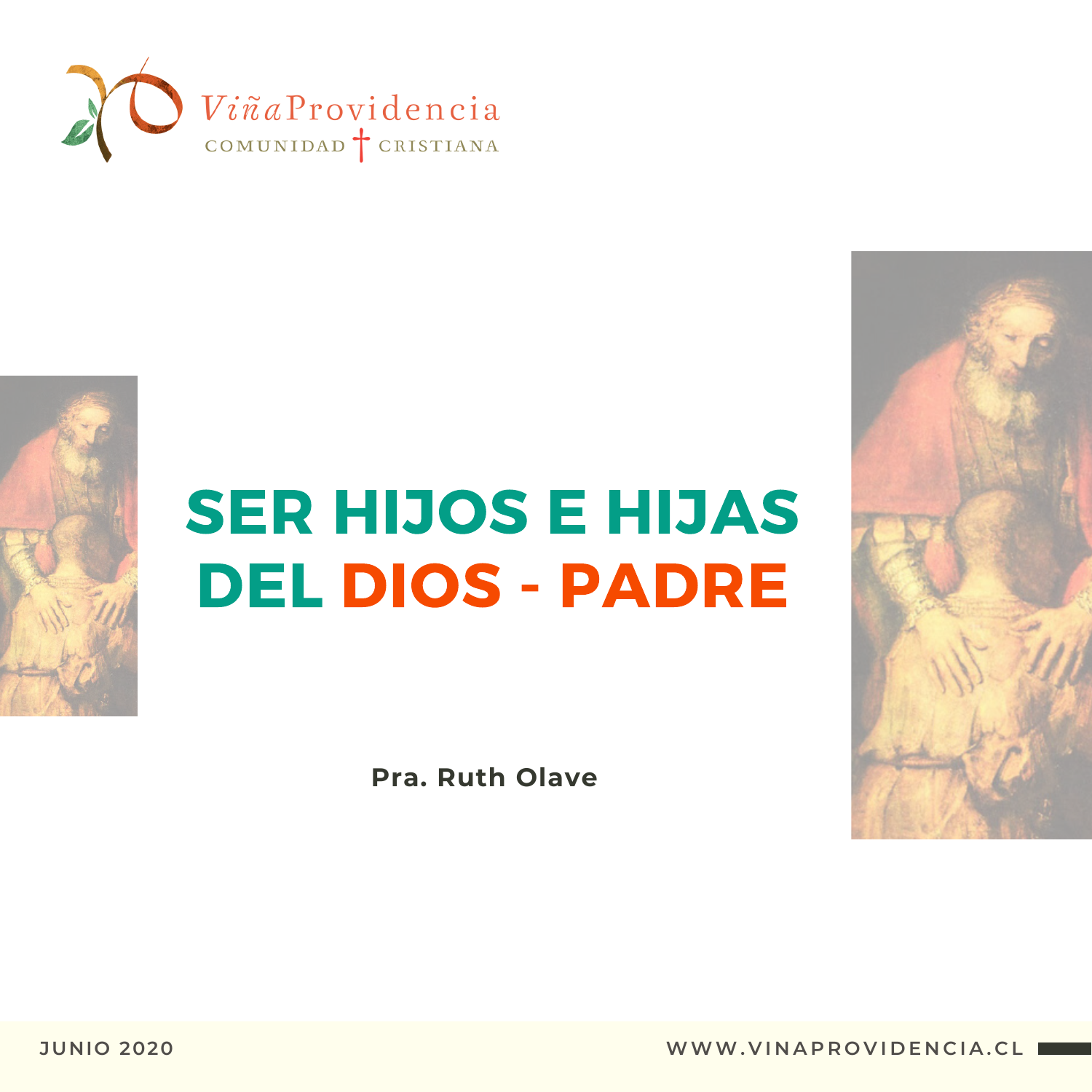



### MIRAD CUAL AMOR NOS HA DADO EL PADRE, PARA QUE SEAMOS LLAMADOS HIJOS DE DIOS, POR ESTO EL MUNDO NO NOS CONOCE, PORQUE NO LE CONOCIÓ A ÉL.

- 1 JUAN 3:1 RV -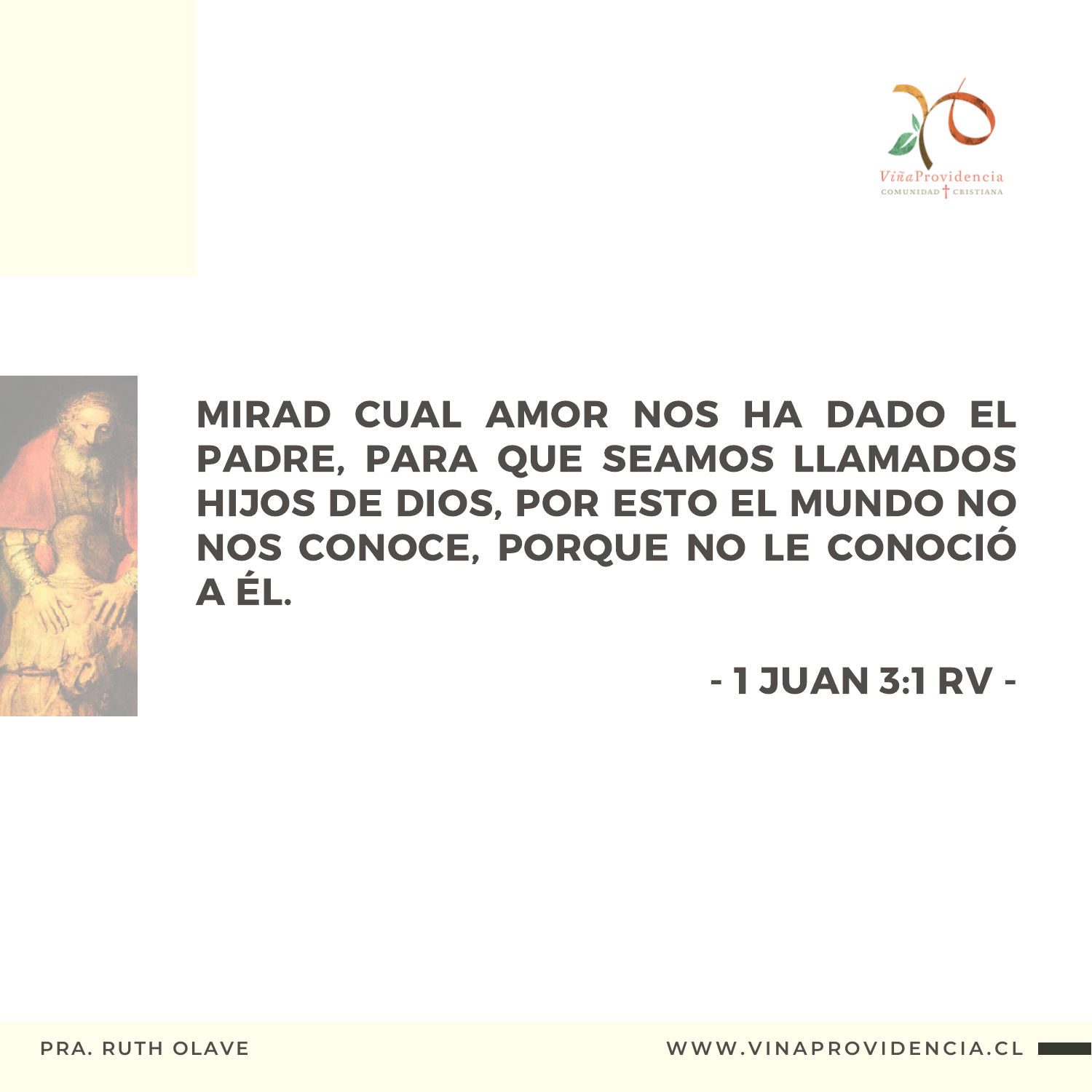



### COMO RECIBIR SU AMOR

- PODEMOS "RESPONDER AL GRAN AMOR QUE DIOS NOS HA DADO".
- TODOS AMAMOS A DIOS, PERO NOS CUESTA "RESPONDER Y RECIBIR SU AMOR COMO PADRE".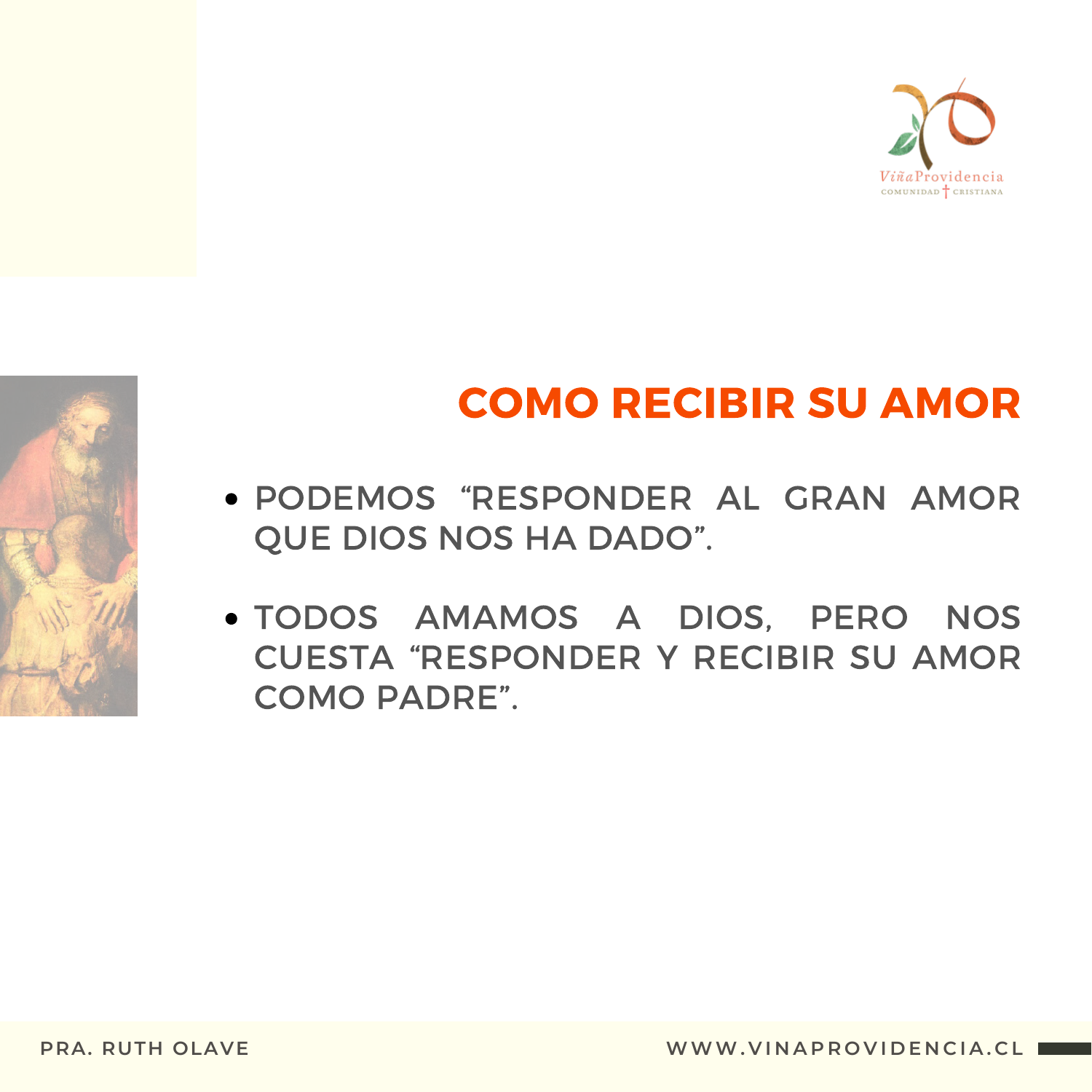

## ÉL NOS AMÓ PRIMERO



- Y DICE 1° JUAN 4:19 QUE "NOSOTROS AMAMOS PORQUE ÉL NOS AMÓ PRIMERO."
- **. EL PUSO LAS BASES DE UN AMOR SEGURO.** UNA AMOR VERDADERO F **INCONDICIONAL.**
- · UN PADRE SEGURO, ANHELA HIJOS **SEGUROS DE SU HERENCIA.**

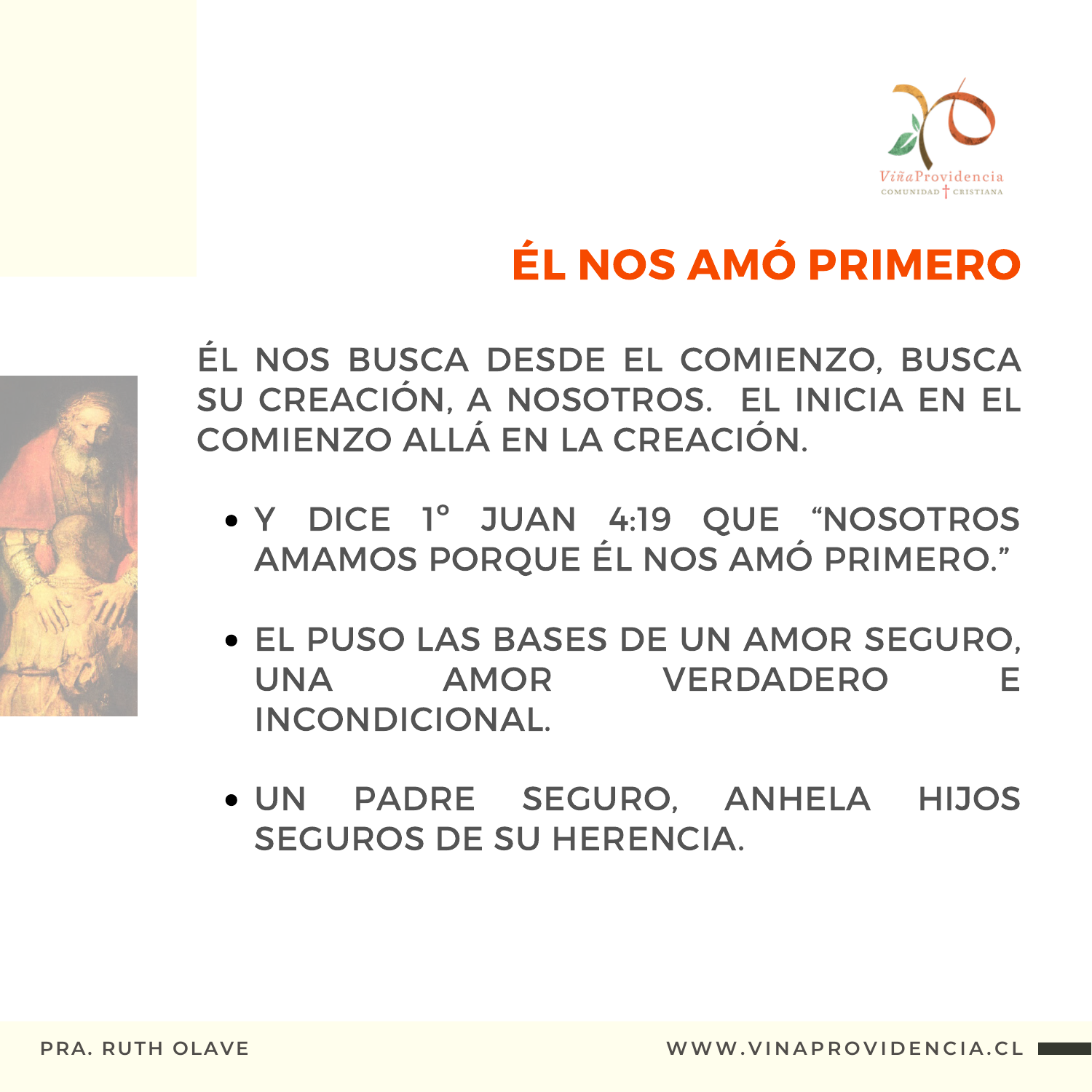

### **JESÚS, ÉL ES QUIÉN REVELA AL PADRE**

- · JUAN 14:9 PERO FELIPE, TANTO TIEMPO LLEVO YA ENTRE USTEDES Y TODAVÍA NO **ME CONOCES?**
- EL QUE ME HA VISTO A MI, HA VISTO AL PADRE.

#### **NOS BUSCA**

GEORGE E. LADD EN SU LIBRO TEOLOGÍA **DEL NUEVO TESTAMENTO ESCRIBE:** 

"DIOS ESTA BUSCANDO PECADORES E INVITÁNDOLES A SOMETERSE A SU REINO PARA QUE ÉL PUEDA SER SU PADRE".

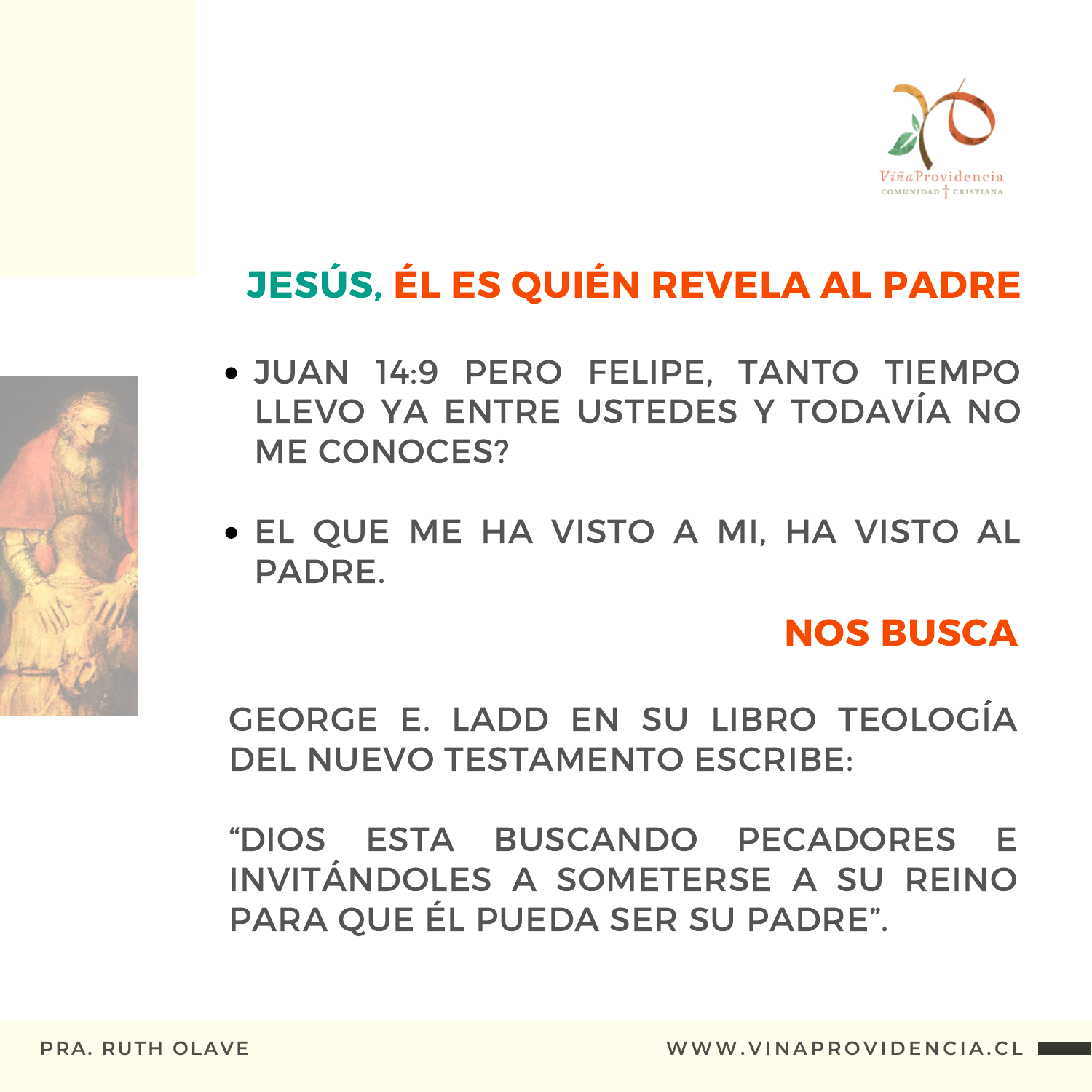



- NUESTRA PARTE ES OBEDECER Y CONFIAR EN ÉL, COMO HIJOS DE UN PADRE AFECTUOSO.
- NO LLEGAMOS A SER HIJOS DE DIOS POR NUESTROS PROPIOS MÉRITOS, POR MUCHAS BUENAS OBRAS Y GENEROSOS GESTOS QUE PODAMOS TENER.
- SOMOS HIJOS DE DIOS, PORQUE ÉL NOS AMÓ PRIMERO Y NOSOTROS RESPONDEMOS A ESE AMOR.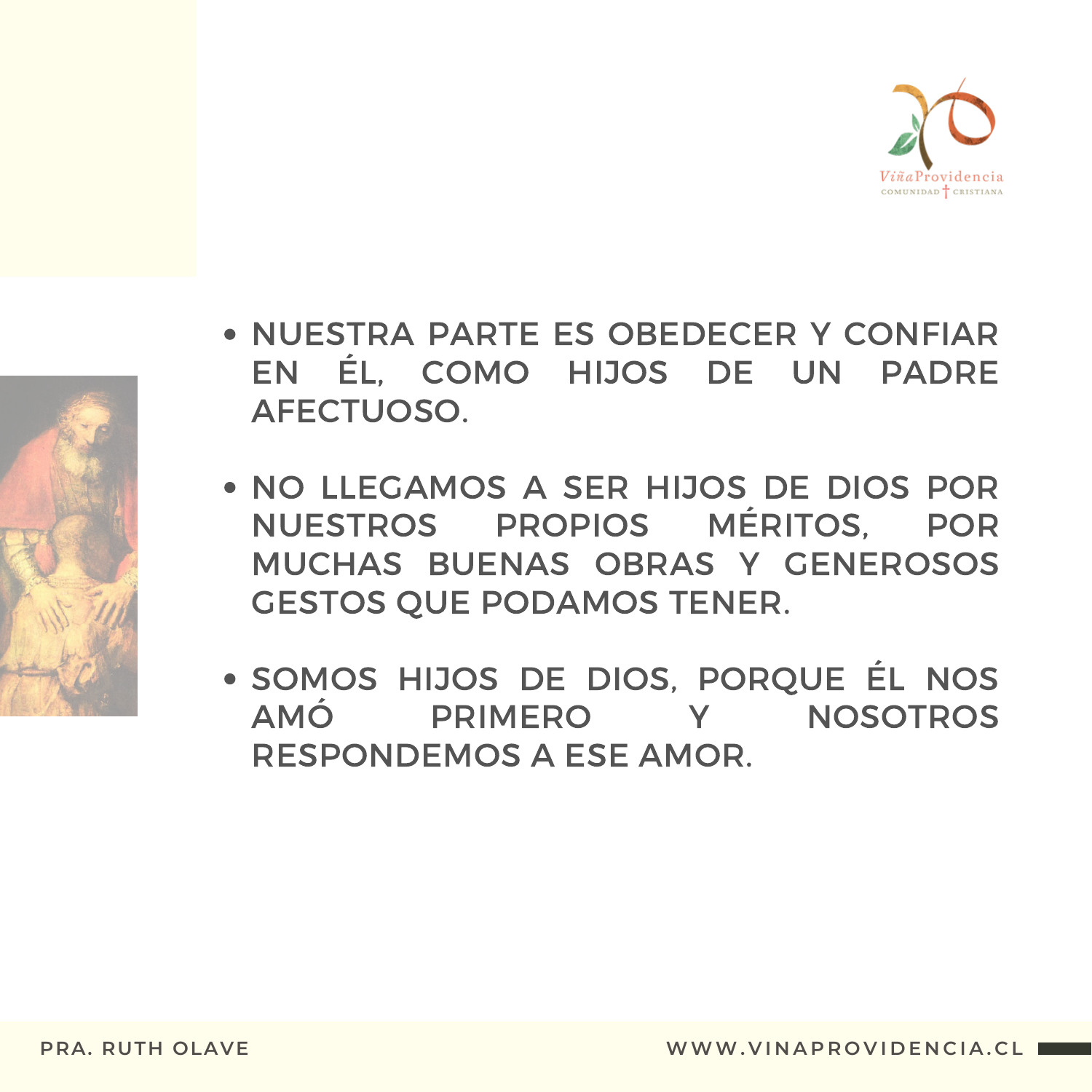

#### PADRE MISERICORDIOSO Y DIOS DE TODA CONSOLACIÓN

#### 2º CORINTIOS 1: 3 Y 4

3.- BENDITO SEA EL DIOS Y PADRE DE NUESTRO SEÑOR JESUCRISTO, PADRE DE MISERICORDIAS Y DIOS DE TODA CONSOLACIÓN,

4.- EL CUAL NOS CONSUELA EN TODAS NUESTRAS TRIBULACIONES, PARA QUE PODAMOS TAMBIÉN NOSOTROS CONSOLAR A LOS QUE ESTÁN EN CUALQUIER TRIBULACIÓN, POR MEDIO DE LA CONSOLACIÓN CON LA QUE NOSOTROS SOMOS CONSOLADOS POR DIOS.